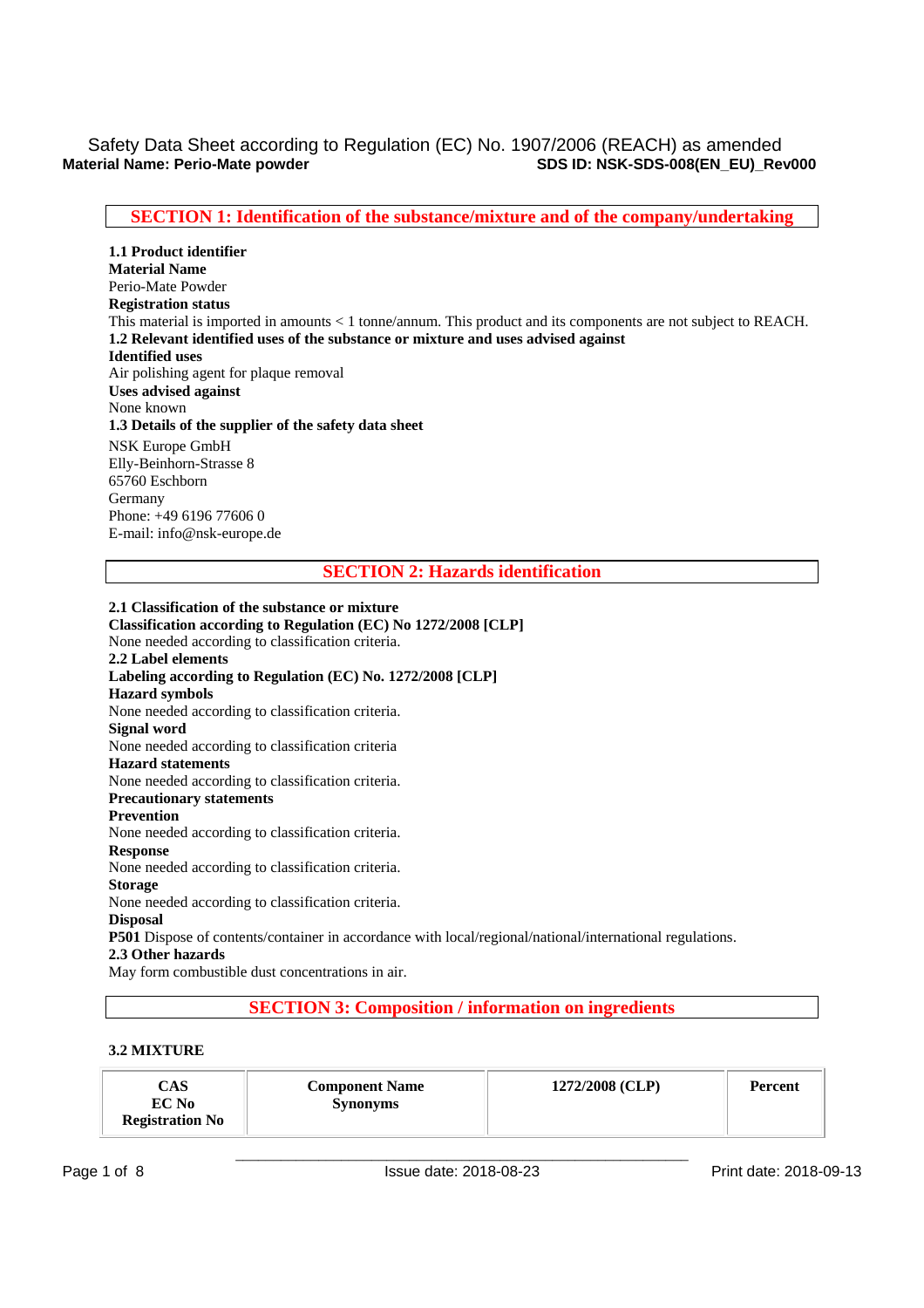| $56-40-6$<br>200-272-2<br>$- -$  | Glycine               | $- -$ | >99    |
|----------------------------------|-----------------------|-------|--------|
| 68909-20-6<br>272-697-1<br>$- -$ | Silane treated silica | $- -$ | $\leq$ |

## **SECTION 4: First aid measures**

# **4.1 Description of first aid measures**

#### **Inhalation**

Remove person to fresh air and keep comfortable for breathing. If breathing is difficult, oxygen should be administered by qualified personnel. Call a POISON CENTER or doctor/physician. **Skin** 

Wash with plenty of soap and water. Take off immediately all contaminated clothing and wash it before reuse. If skin irritation occurs: Get medical advice/attention.

#### **Eyes**

Rinse cautiously with water for several minutes. Remove contact lenses, if present and easy to do. Continue rinsing. **Ingestion** 

Rinse mouth. Call a POISON CENTER or doctor/physician.

### **4.2 Most Important Symptoms/Effects**

**Acute** 

Mechanical irritation may occur.

#### **Delayed**

No adverse effects expected.

### **4.3 Indication of Immediate Medical Attention and Special Treatment**

No information on significant adverse effects.

## **Note to Physicians**

Treat symptomatically and supportively.

**SECTION 5: Firefighting measures** 

## **5.1 Extinguishing media**

### **Suitable extinguishing media**

Small fires: dry chemical, Carbon dioxide (CO2), water spray. Large fires: Water spray, water fog, regular foam. **Unsuitable Extinguishing Media** 

Do not use high-pressure water streams.

### **5.2 Special hazards arising from the substance or mixture**

Irritating and toxic gases or fumes may be released during a fire. Avoid generating dust; fine dust dispersed in air in sufficient concentrations, and in the presence of an ignition source is a potential dust explosion hazard. Dust can be a fire or explosion hazard. Possibility of explosion exists under dusty conditions.

#### **Combustion**

Carbon monoxide CO, Carbon dioxide (CO2), ammonia, nitrogen oxides.

#### **5.3 Advice for firefighters**

Apply extinguishing media carefully to avoid creating airborne dust. Move container from fire area if it can be done without risk. Keep unnecessary people away, isolate hazard area and deny entry. May explode when heated. Cool containers with flooding quantities of water until well after fire is out. Prevent entry into sewers, drains, ditches, underground or confined spaces and waterways. Avoid inhalation of material or combustion by-products.

#### **Protective Equipment and Precautions for Firefighters**

Wear full protective fire fighting gear including self contained breathing apparatus (SCBA) for protection against possible exposure.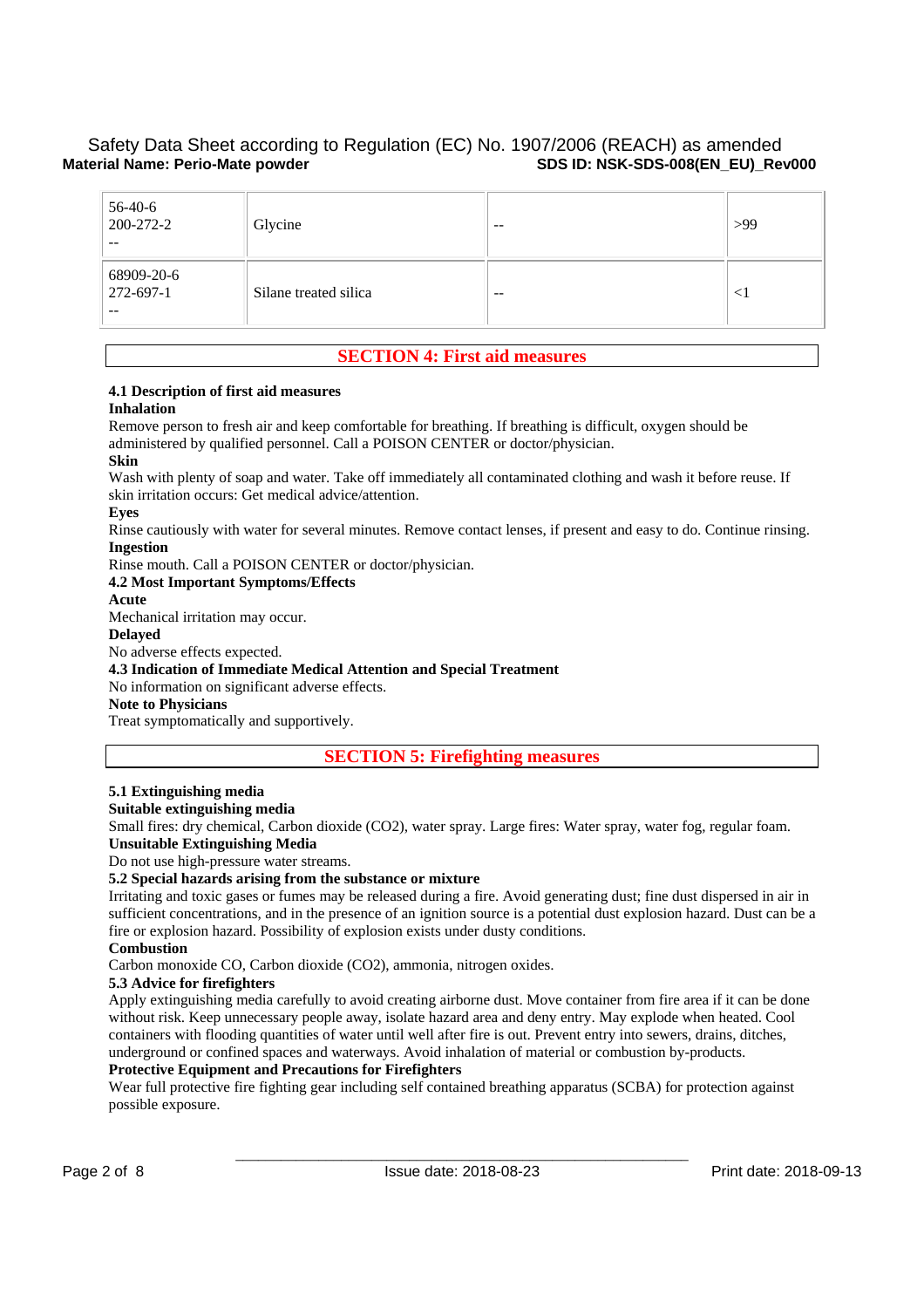## Safety Data Sheet according to Regulation (EC) No. 1907/2006 (REACH) as amended<br>Material Name: Perio-Mate powder Segulation (EC) No. 1907/2006 (REACH) as amended **SDS ID: NSK-SDS-008(EN\_EU)\_Rev000**

## **SECTION 6: Accidental release measures**

**6.1 Personal precautions, protective equipment and emergency procedures** 

Wear personal protective clothing and equipment, see Section 8.

## **6.2 Environmental precautions**

#### Avoid release to the environment.

#### **6.3 Methods and Materials for Containment and Cleaning Up**

Dust deposits should not be allowed to accumulate on surfaces, as these may form an explosive mixture if they are released into the atmosphere in sufficient concentration. Avoid dispersal of dust in the air (i.e., clearing dust surfaces with compressed air). Non-sparking tools should be used when working with dust. Sweep up or gather material and place in appropriate container for disposal. Wash contaminated areas with soap and water. Collect material into suitable, loosely covered container for disposal. Prevent entry into waterways, sewers, basements, or confined areas. **6.4 Reference to other sections** 

See Section 7 for Handling and Storage. See Section 8 for Personal Protective Equipment. See Section 13 for Disposal Guidance.

## **SECTION 7: Handling and storage**

#### **7.1 Precautions for safe handling**

Minimize dust generation and accumulation. Routine housekeeping should be instituted to ensure that dusts do not accumulate on surfaces. Do not eat, drink, or smoke when using this product. Dry powders can build static electricity charges when subjected to the friction of transfer and mixing operations. Provide adequate precautions, such as electrical grounding and bonding, or inert atmospheres. To avoid fire or explosion, ground and bond container and receiving equipment (and ground personnel) before transferring material. Avoid dusting when handling and avoid all possible sources of ignition (spark or flame). Avoid significant deposits of material, especially on horizontal surfaces, which may become airborne and form combustible dust clouds and may contribute to secondary explosions. Wear protective gloves/protective clothing/eye protection/face protection. Wash thoroughly after handling.

### **7.2 Conditions for safe storage, including any incompatibilities**

None needed according to classification criteria.

Further information on storage conditions: Storage and handle in accordance with all current regulations and standards. Equip the place with daylighting / lighting / ventilating facilities necessary to handle the product. Prevent dust accumulation. Keep away from heat/sparks/open flames/hot surfaces. - No smoking. Store in a tightly closed container. Keep away from incompatible materials.

#### **Incompatible Materials**

Oxidizing agents

**7.3 Specific end use(s)** 

Air polishing agent for plaque removal.

**SECTION 8: Exposure controls/personal protection** 

#### **8.1 Control parameters Component Exposure Limits**

| Glycine $\parallel$ 56-40-6 |                           |
|-----------------------------|---------------------------|
| Latvia                      | $\frac{1}{2}$ 5 mg/m3 TWA |

**Component Biological Exposure Limits**  None of this product's components are on the list. **Derived No Effect Levels (DNELs)**  No DNELs available. **Predicted No Effect Concentrations (PNECs)**  No PNECs available. **8.2 Exposure Controls**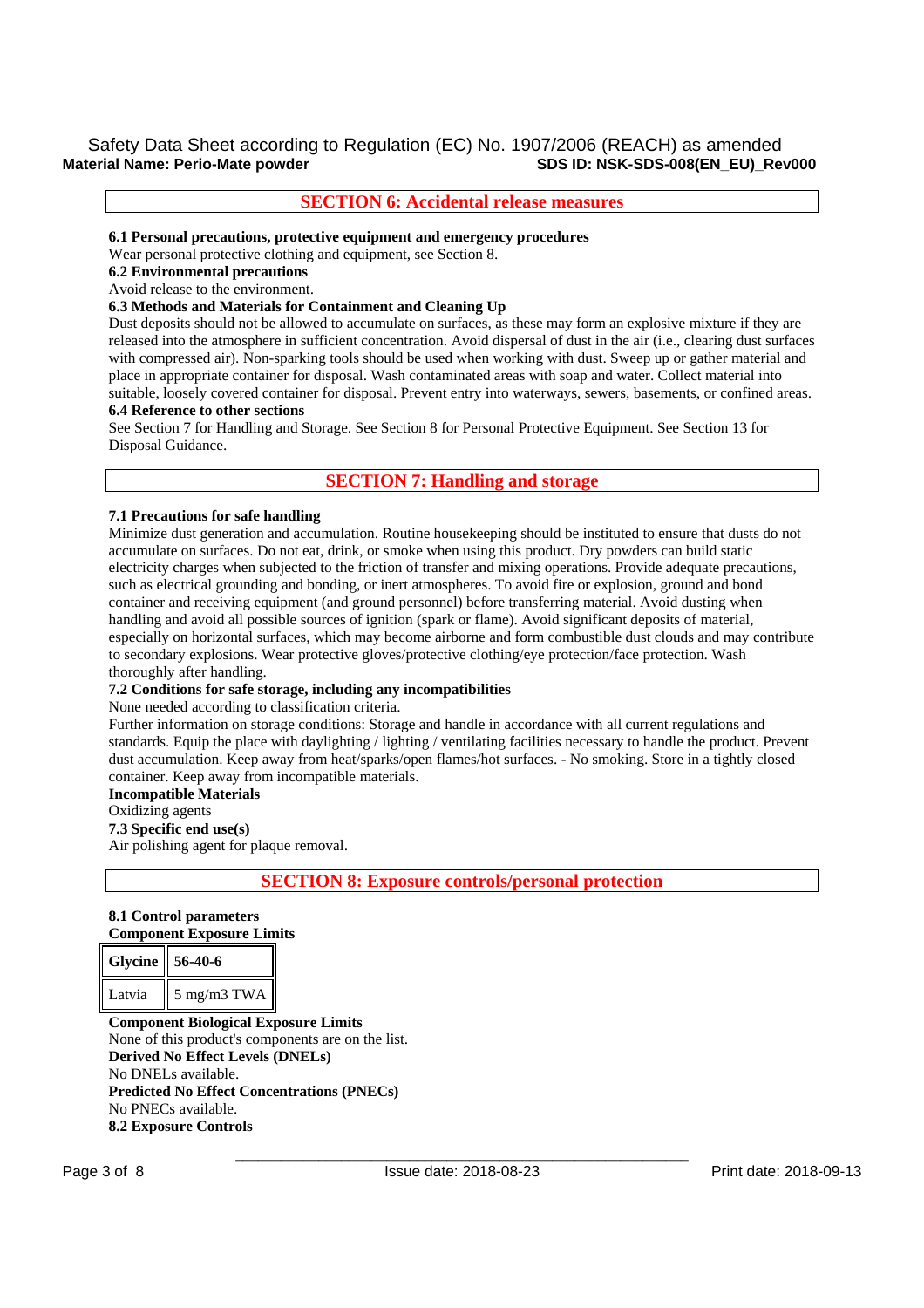## Safety Data Sheet according to Regulation (EC) No. 1907/2006 (REACH) as amended<br>Material Name: Perio-Mate powder Segulation (EC) No. 1907/2006 (REACH) as amended **SDS ID: NSK-SDS-008(EN\_EU)\_Rev000**

#### **Engineering controls**

It is recommended that all dust control equipment such as local exhaust ventilation and material transport systems involved in handling of these products contain explosion relief vents or an explosion suppression system or an oxygen-deficient environment. Ensure that dust-handling systems (such as exhaust ducts, dust collectors, vessels, and processing equipment) are designed in a manner to prevent the escape of dust into the work area (i.e., there is no leakage from the equipment).

#### **Eye/face protection**

Wear chemical safety goggles (EN 166).

#### **Skin Protection**

Possibility of explosion exists under dusty conditions. Wear fire-resistant protective clothing.

#### **Respiratory Protection**

If airborne contaminant levels exceed recommended exposure limits, use CEN/EN Standard applicable respiratory protection appropriate for employee exposure levels. Consult with a health and safety professional for specific respirators appropriate for your use.

#### **Glove Recommendations**

Wear appropriate chemical resistant gloves (EN 374).

### **Environmental exposure controls**

Avoid release to the environment.

## **SECTION 9: Physical and chemical properties**

#### **9.1 Information on basic physical and chemical properties**

| Appearance                      | gray powder              | <b>Physical State</b>                  | solid          |  |
|---------------------------------|--------------------------|----------------------------------------|----------------|--|
| Odor                            | odorless                 | Color                                  | gray           |  |
| <b>Odor Threshold</b>           | Not available            | pН                                     | $5.9 - 6.4$    |  |
| <b>Melting Point</b>            | $232 - 236$ °C           | <b>Boiling Point</b>                   | Not available  |  |
| <b>Boiling Point Range</b>      | Not available            | <b>Freezing point</b>                  | Not available  |  |
| <b>Evaporation Rate</b>         | Not applicable           | Flammability (solid, gas)              | Not available  |  |
| <b>Autoignition Temperature</b> | Not applicable           | <b>Flash Point</b>                     | Not available  |  |
| <b>Lower Explosive Limit</b>    | Not available            | <b>Decomposition temperature</b>       | Not available  |  |
| <b>Upper Explosive Limit</b>    | Not available            | <b>Vapor Pressure</b>                  | Not applicable |  |
| Vapor Density (air=1)           | Not applicable           | <b>Specific Gravity (water=1)</b>      | $1.4 - 1.6$    |  |
| <b>Water Solubility</b>         | Soluble in water 225 g/L | Partition coefficient: n-octanol/water | Not available  |  |
| <b>Viscosity</b>                | Not applicable           | <b>Kinematic viscosity</b>             | Not available  |  |
| <b>Solubility (Other)</b>       | Not available            | <b>Density</b>                         | $1.595$ g/ml   |  |
| <b>Physical Form</b>            | powder                   | <b>Molecular Weight</b>                | Not available  |  |

#### **9.2 Other information**

No additional information available for the product.

## **SECTION 10: Stability and reactivity**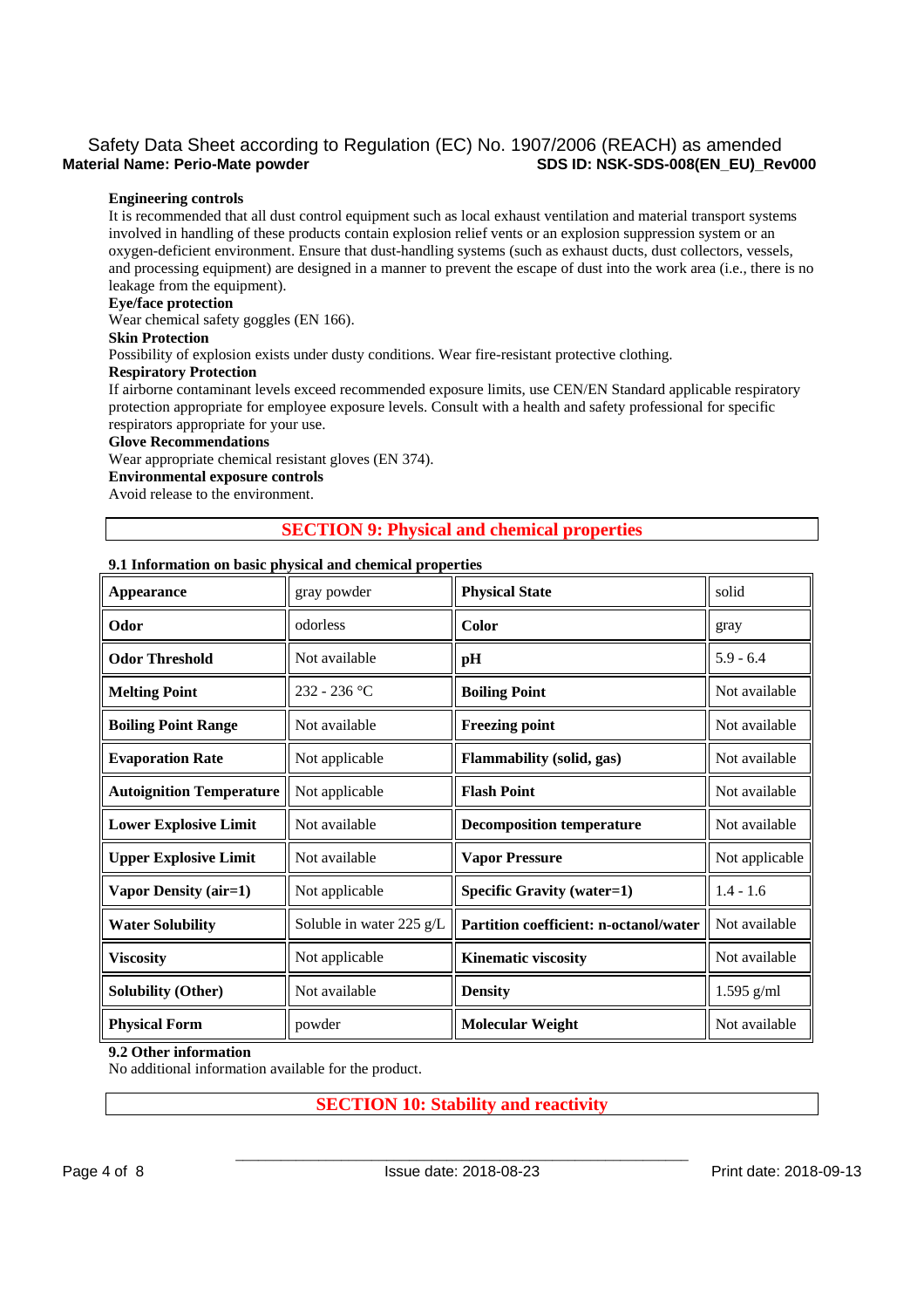**10.1 Reactivity**  No reactivity hazard is expected. **10.2 Chemical stability**  Stable under normal conditions of use. **10.3 Possibility of hazardous reactions**  Hazardous polymerization will not occur. **10.4 Conditions to avoid**  Avoid sources of ignition, open flame, sparks, heat. **10.5 Incompatible materials**  Oxidizing agents **10.6 Hazardous decomposition products**  Carbon monoxide CO, Carbon dioxide (CO2), ammonia, nitrogen oxides.

#### **SECTION 11: Toxicological information**

## **11.1 Information on toxicological effects**

**Component Analysis - LD50/LC50**  The components of this material have been reviewed in various sources and the following selected endpoints are published: **Glycine (56-40-6)** Oral LD50 Rat 7930 mg/kg **Product Toxicity Data Acute Toxicity Estimate**  Oral  $\vert$  > 2000 mg/kg **Irritation/Corrosivity Data** 

Mechanical irritation may occur. **Respiratory Sensitization**  No information available for product. **Dermal Sensitization**  No information available for the product. **Germ Cell Mutagenicity**  No information available for the product. **Tumorigenic Data**  No information available for the product. **Component Carcinogenicity**  None of this product's components are listed by IARC or DFG. **Toxicity for reproduction**  No information available for the product. **Specific Target Organ Toxicity - Single Exposure**  No target organs identified. **Specific Target Organ Toxicity - Repeated Exposure**  No target organs identified. **Aspiration hazard**  Not expected to be an aspiration hazard.

**SECTION 12: Ecological information** 

**12.1 Toxicity Component Analysis - Aquatic Toxicity**  No LOLI ecotoxicity data are available for this product's components. **12.2 Persistence and degradability**  No information available for product. **12.3 Bioaccumulative potential**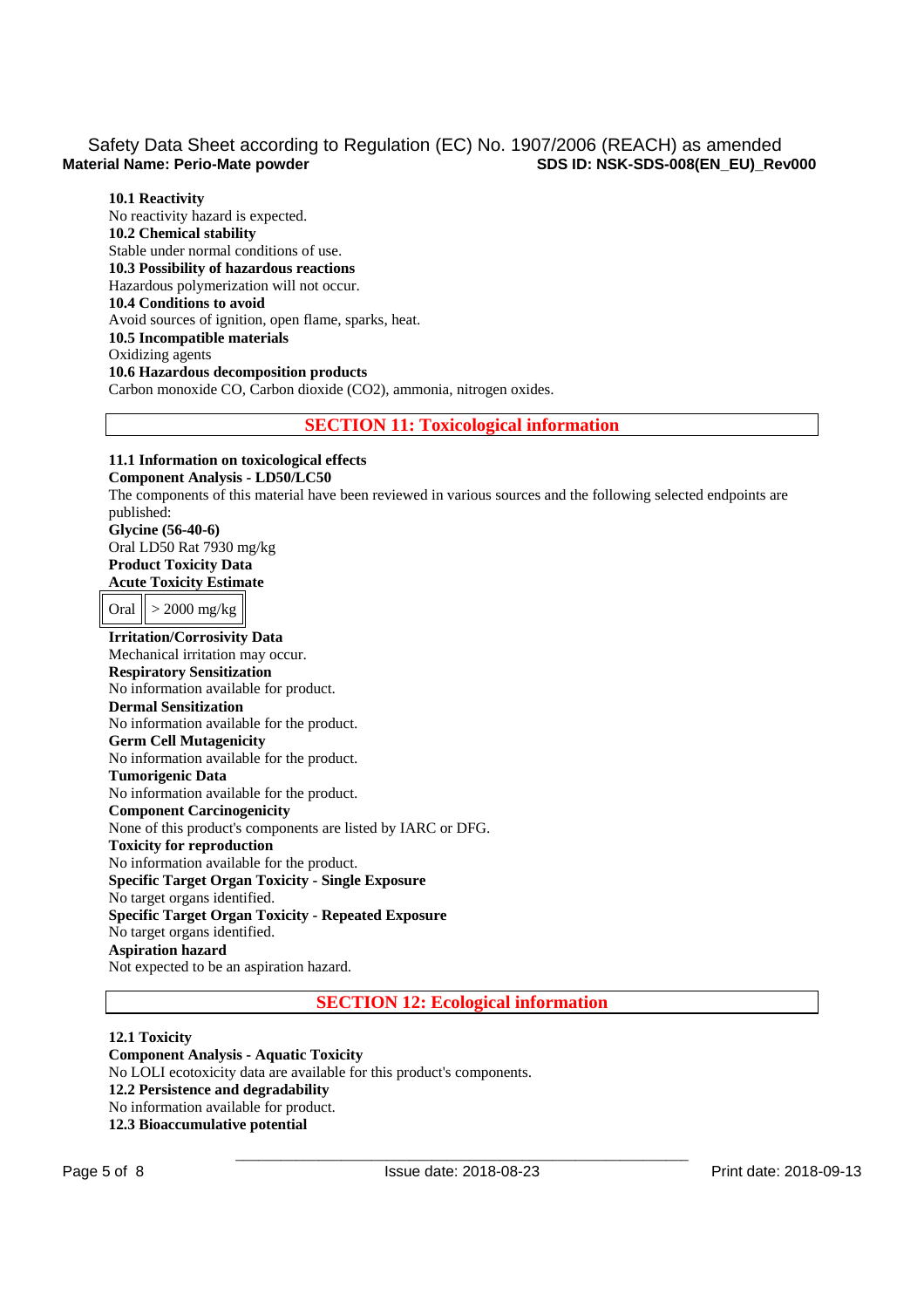No information available for product. **12.4 Mobility in soil**  No information available for product. **12.5 Results of PBT and vPvB assessment**  No information available for product. **12.6 Other adverse effects** 

No additional information available for the product.

## **SECTION 13: Disposal considerations**

#### **13.1 Waste treatment methods**

Dispose of waste in accordance with Directive 2008/98/EC, covering waste and dangerous waste.

Waste codes/waste designations according to LoW. EWC-code: 18 01 07.

Prevent entry into sewers, drains, ditches, underground or confined spaces and waterways.

Since emptied containers retain material residue, follow safe handling/label warnings even after container is emptied. Dispose of solid waste/container in accordance with local/state/national/international regulations.

## **SECTION 14: Transport information**

|      |                                                                          | <b>ADR</b>              | <b>RID</b>              | <b>ICAO</b>             | <b>IATA</b>       | <b>ADN</b>              | <b>IMDG</b>             |
|------|--------------------------------------------------------------------------|-------------------------|-------------------------|-------------------------|-------------------|-------------------------|-------------------------|
| 14.1 | <b>UN Number</b>                                                         | <b>Not</b><br>regulated | <b>Not</b><br>regulated | <b>Not</b><br>regulated | Not.<br>regulated | <b>Not</b><br>regulated | <b>Not</b><br>regulated |
| 14.2 | UN Proper Shipping Name                                                  |                         |                         |                         |                   |                         |                         |
| 14.3 | <b>Transport Hazard Class(es)</b>                                        |                         |                         |                         |                   |                         |                         |
| 14.4 | Packing Group                                                            |                         |                         |                         |                   |                         |                         |
| 14.5 | <b>Environmental Hazards</b>                                             |                         |                         |                         |                   |                         |                         |
| 14.6 | Special Precautions For User                                             | $-$                     |                         |                         |                   |                         |                         |
| 14.7 | Transport in Bulk According<br>to Annex II of MARPOL and<br>the IBC Code |                         |                         |                         |                   |                         |                         |
| 14.8 | Further information                                                      |                         |                         |                         |                   |                         |                         |

#### **International Bulk Chemical Code**

This material does not contain any chemicals required by the IBC Code to be identified as dangerous chemicals in bulk.

### **SECTION 15: Regulatory information**

**15.1 Safety, health and environmental regulations/legislation specific for the substance or mixture REACH Candidate List of Substances of Very High Concern (SVHC) for Authorization (Article 59(1)) - Reg. (EU) No. 1907/2006** 

No components of this material are listed.

**EU - REACH (1907/2006) - Annex XVII Restrictions of Certain Dangerous Substances, Mixtures and Articles**  No components of this material are listed.

**EU - Substances Depleting the Ozone layer (1005/2009)** 

No components of this material are listed.

**EU - Persistent Organic Pollutants (850/2004)**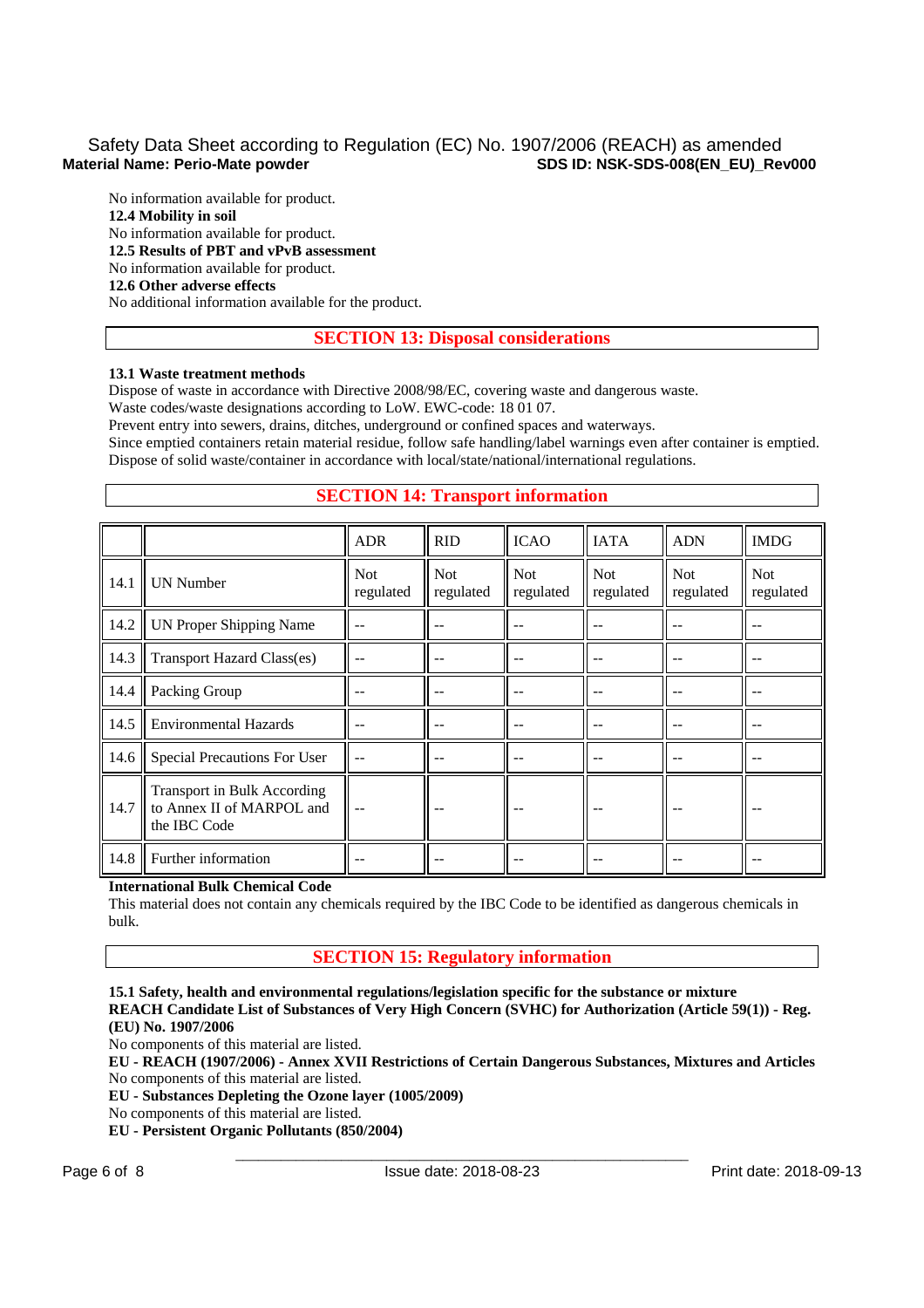No components of this material are listed. **EU - Export and Import Restrictions (689/2008) - Chemicals and Articles Subject to Export Ban**  No components of this material are listed. **EU - Seveso III Directive (2012/18/EU) - Qualifying Quantities of Dangerous Substances**  No components of this material are listed. **EU - Plant Protection Products (1107/2009/EC)** 

No components of this material are listed.

**EU - Biocides (528/2012/EU)** 

No components of this material are listed.

**EU – Water Framework Directive (2000/60/EC)** 

No components of this material are listed.

**EU - Limitation of Emissions of Volatile Organic Compounds Due to the Use of Organic Solvents in Certain Activities and Installations (1999/13/EC)** 

No components of this material are listed.

**EU - Detergent Regulation (648/2004/EC)** 

No components of this material are listed.

**Germany Regulations** 

**Germany Water Classification - Product** 

hazard class 1 - low hazard to waters

\* Self-classification

**Germany Water Classification - Component** 

**Glycine (56-40-6)**

ID Number 6704 , hazard class 1 - low hazard to waters

**Silane treated silica (68909-20-6)** ID Number 1429 , not considered hazardous to water

**Denmark Regulations** 

No components of this material are listed.

**Component Analysis - Inventory** 

**Glycine (56-40-6)**

|                                        |  |  |             | KR | $\parallel$ KR | $\Big\  \text{US} \Big\  \text{CA} \Big\  \text{EU} \Big\  \text{AU} \Big\  \text{PH} \Big\  \text{IP-} \Big\  \text{IP-} \Big\  \text{IEC1} \Big\  \text{KECI-} \Big\  \text{KECI-} \Big\  \text{KECI-} \Big\  \text{KEC1-} \Big\  \text{CKR-} \Big\  \text{CN} \Big\  \text{NZ} \Big\  \text{MX} \Big\  \text{TW} \Big\  \text{VN} \Big\  \text{VN} \Big\  \text{VN} \Big\  \text{CN} \Big\  \text{CN} \Big\  \text{$<br>$\mathsf{T}_{\text{CCA}}$ |  |                                 |  |
|----------------------------------------|--|--|-------------|----|----------------|------------------------------------------------------------------------------------------------------------------------------------------------------------------------------------------------------------------------------------------------------------------------------------------------------------------------------------------------------------------------------------------------------------------------------------------------------|--|---------------------------------|--|
| Yes    DSL    EIN    Yes    Yes    Yes |  |  | $Yes$ $Yes$ |    | ll No          | $\parallel$ No                                                                                                                                                                                                                                                                                                                                                                                                                                       |  | Yes    Yes    Yes    Yes    Yes |  |

#### **Silane treated silica (68909-20-6)**

|  |  |                                                                                                                                 |  |       | US $\left\ $ CA $\left\ $ EU $\right\ $ AU $\left\ $ PH $\left\ $ IP- $\left\ $ ISHL $\right\ $ KECI- $\left\ $ KECI- $\left\ $ KEACH $\right\ $ CN $\left\ $ NZ $\left\ $ NX $\right\ $ TW $\left\ $ VN $\right\ $ (Draft) |  |                                                                                |  |
|--|--|---------------------------------------------------------------------------------------------------------------------------------|--|-------|-----------------------------------------------------------------------------------------------------------------------------------------------------------------------------------------------------------------------------|--|--------------------------------------------------------------------------------|--|
|  |  | $\parallel$ Yes $\parallel$ DSL $\parallel$ EIN $\parallel$ Yes $\parallel$ Yes $\parallel$ Yes $\parallel$ Yes $\parallel$ Yes |  | ll No | ll No                                                                                                                                                                                                                       |  | $\parallel$ Yes $\parallel$ Yes $\parallel$ No $\parallel$ Yes $\parallel$ Yes |  |

#### **15.2 Chemical Safety Assessment**

No chemical safety assessment has been carried out for the substance/mixture.

## **SECTION 16: Other information**

**16.1 Indication of changes**  New SDS **Preparation Date**  29 June 2018